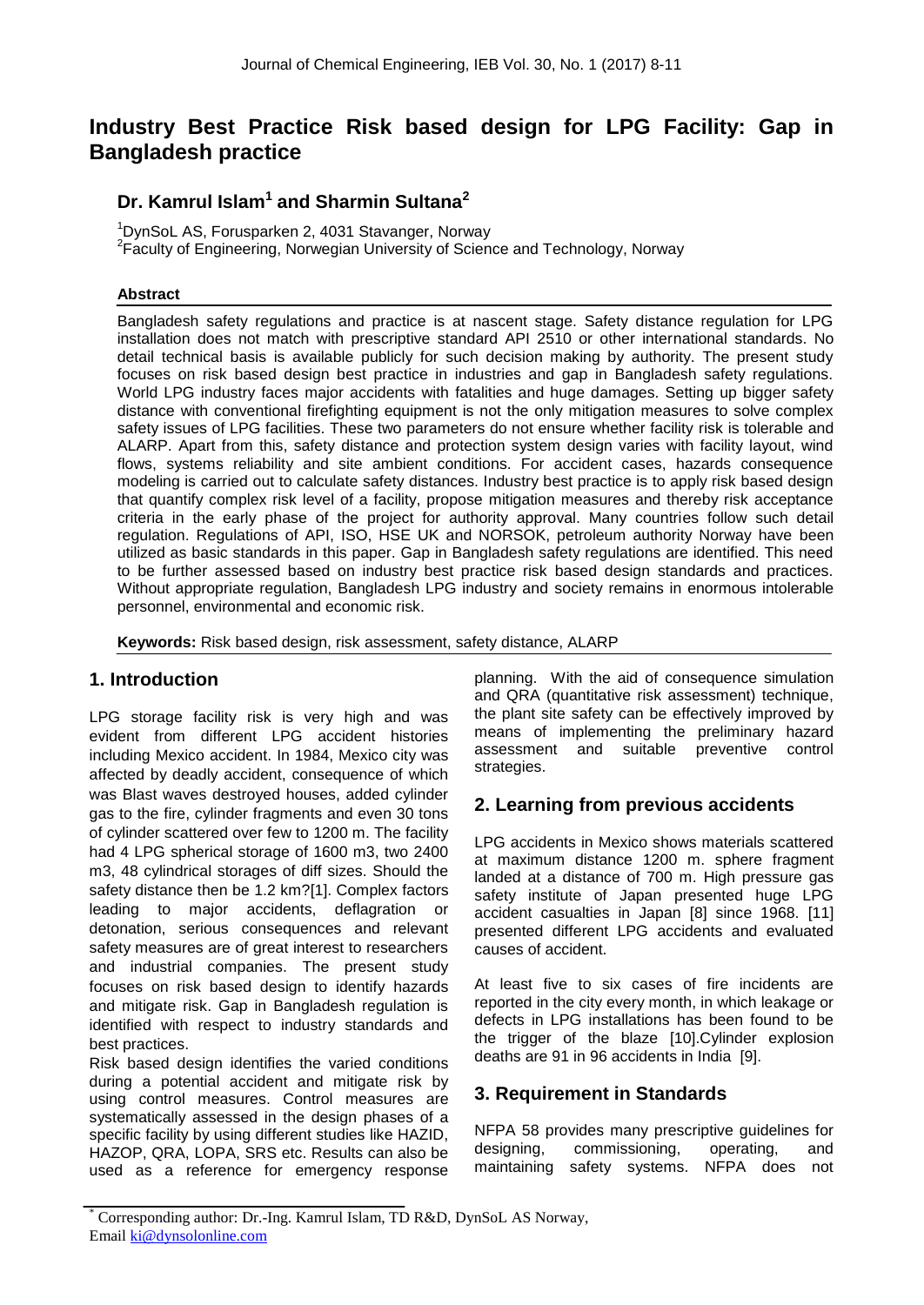prescribe specific hazard evaluation techniques to accomplish site specific risk based safety objectives. API 2510. API 2510 5.1.1.3 instruct to safety analysis and dispersion modelling to limit the exposure risk to adjacent facilities.

Section 5.1.2 standardised safety distance for LPG facilities as follows

Table 1: Minimum horizontal distance between shell of pressurized LPG tank and line of adjoining property that may be developed

| Water capacity of each | Minimum distance |
|------------------------|------------------|
| tank (gallons)         | (ft)             |
| 2000-30000             | 50               |
| 30001-70000            | 75               |
| 70001-90000            | 100              |
| 90001-120000           | 125              |
| 120001 or greater      | 200              |

Excerpt from API 2510 Section 10

*"Fire protection provision shall be based on a safety analysis of local condition, exposure from or to other sites, availability of a water supply, and effectiveness of fire brigades and fire departments. The analysis shall include possible but realistic accident scenarios that may occur, including scenarios of vapor release, ignition and fire. For additional information, background and guidance, see API publ 2510A.''*

*"A safety analysis shall be used to determine the need for fire and hydrocarbon detection systems. Where provided, fire and hydrocarbon detection systems shall be arranged to sound their alarms whenever fire or hydrocarbons are present. It is permitted to use detection systems to automatically activate isolation or fire protection systems in remote or unattended facilities."*

World LPG regulations included risk assessment and ALARP requirement.

Carry out risk assessment is required by law in many countries. Risk assessment not only covers a systematic site-specific risk management for all potential hazards for facility life-cycle.

Relevant standards

- ISO 31000 Risk Management
- ISO 31010 Risk Management Risk Assessment Techniques
- NORSOK Z-013 Risk and emergency preparedness assessment
- ISO 13708 control and mitigation of fire and explosion
- ISO 15544 Emergency response
- ISO 17776 Assessment of hazardous situations



Fig. 1: ALARP principle according to Norwegian legislation (from NORSOK Z 013)

Example UK regulations Safety case regulation:

> The duty holder is required to demonstrate through the safety case that the risk level for personnel on the installation is ''as low as reasonably practicable (ALARP). This can only be effectively done through the use of QRA.

Increasing risk





#### **4. Risk Based design Methodology**

The Safety Strategy should be developed in accordance with recognized principles for HSE management systems, e.g. guidelines provided by industry standards. The Safety Strategy is the outcome of a systematic identification and evaluation of the hazards and effects which may arise on the actual facility and will define the need for, and role of, the risk reducing measures and safety systems.

The Safety Strategy shall outline the design principles for layout, arrangement and the selection of which safety barriers and systems to go into the design, ensuring a consistent and robust design that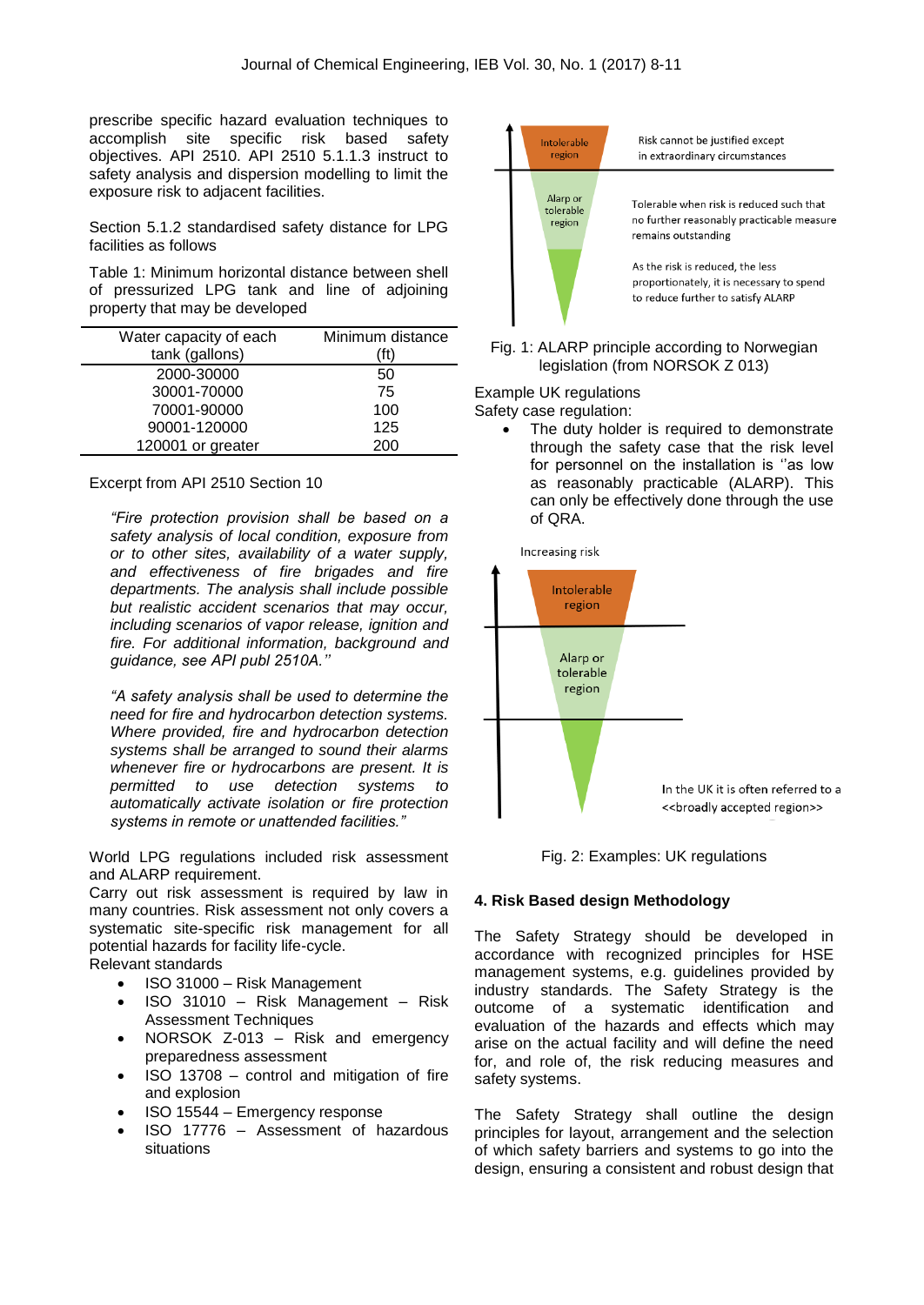

Fig. 3: Risk based Design Methodology

will be the basis for a safe operation of the facility. Operational aspects shall be addressed in the Safety Strategy, which then should serve as an input to the development of the operational procedures. The Safety Strategy shall reflect facility specific conditions, e.g. environment and climate, competence of staff, cultural elements, infrastructure such as transport, telecommunications and health care, availability of supplies of water and electricity, etc. Emergency preparedness aspects shall also be covered by the Safety Strategy. The flow chart [3] shows the methodology briefly.

### **6. Gap in Bangladesh regulations**

Bangladesh authority defined safety distance of 120 m for spherical LPG tank which does not match API or other prescribed standards. Calculations in the following section shows that safety distance varies based on physical consequence. Without a safety strategy and understanding actual hazards and risk by conducting risk assessment, tolerable risk/ ALARP is not ensured. So local regulation does not comply with API and other risk related standards in section 4. Therefore, such shortcut does not mitigate actual risk on site. The requirement is missing many key steps of risk based design procedure and such facility risk has intolerable level to personnel and society.

# **7. Consequence modelling**

In the last 30 years, comprehensive computational fluid dynamics. CFD, models for consequence modelling are developed and give realistic results. However, empirical models [4] are used for calculation of the safety distance for this study for quick demonstration. Worst case scenario is modelled. Hazards mitigation contribution in terms of risk mitigation factor for firewater or another safety systems are excluded. Empirical results are normally conservative than CFD modelling results

due to CFD calculation's geometric effect and more precise mass and energy balance simulation. Fireball from three different LPG tank containment is considered. Heat radiation for these three cases were calculated. LPG properties used in the calculation are shown below Table 2.

|  |  |  | Table 2: LPG properties |
|--|--|--|-------------------------|
|--|--|--|-------------------------|

| Properties                | Unit              | <b>LPG</b><br>(30% Propane,<br>70% Butane) |
|---------------------------|-------------------|--------------------------------------------|
| <b>MW</b>                 | g/mol             | 53.914                                     |
| Boiling point             | $^{\circ}C$       | -13.3                                      |
| <b>Liquid Density</b>     | $kg/m^3$          | 562.70                                     |
| <b>Gas Density</b>        | kg/m <sup>3</sup> | 2.32                                       |
| <b>Heat Capacity</b>      | J/mol.k           | 91.02                                      |
| Heat of Vaporization      | Kj/mol            | 21.49                                      |
| <b>Heat of Combustion</b> | Kj/mol            | 2679.9                                     |

Fireball consequence is modelled. Other consequences like pool, jet fire, explosion and tank fragments travel distance have not been estimated in this study for time constraint however this should be future study topic to identify consequences that may results in more than few hundred meters hazards distance.

# **8. Results and discussions**

Results of the fireball calculation presented in Table 3. For Fireball Consequences initiated from tank failure, maximum Safety distance is estimated about 975 m from tank. Table 1 (API) shows maximum safety distance for tank is 61 m. Distance observed from historical accidents are very high. This could be due to different ambient and wind conditions and domino effects. Safety distance requirement could be even higher based on consequence scenarios. But defining safety distance several hundred meters high is not the way to mitigate risk for proper land